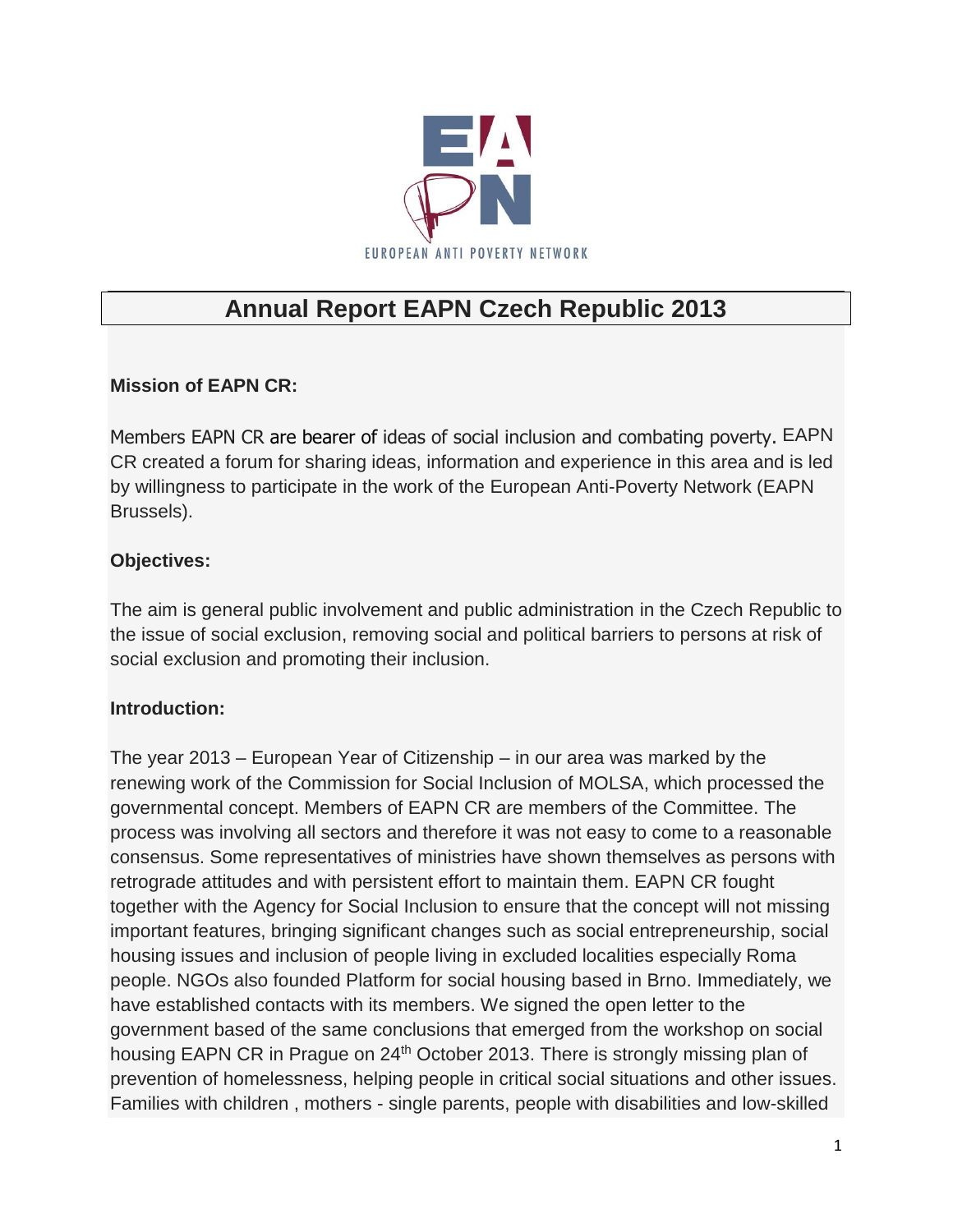in the Czech Republic belongs among the people most at risk of poverty and social exclusion. Women 50+ in the Czech Republic are becoming also socially vulnerable body.

Brussels took place for a long period of expected changes, in particular the resignation of the founder of EAPN Fintan Farrell and the arrival of a new director Barbara Hellferich (from October 2013). We believe that EAPN maintain the respect of both the European Commission and even national networks where all changes directly reflect. New themes such as poverty of young people, growing youth unemployment and their free time have shown up. In December 2013 a project of unification of minimum income schemes in all Member States was declared under the name Minimum Income European Network (EMIN). This is an ambitious project to which together with other national networks we have connected to. For the purpose of this project were vice minister of MOLSA consulted and a group of officers appropriate with EMIN was established. In accordance with the principles of the European Anti-Poverty Network I would like to reiterate the key points of our program such as the participation of people with experience of poverty in decision-making processes, mainstreaming social inclusion, dignity for all people regardless of age, race, religion and social status. Thank you all who stand up for our program and have worked for him.

*Milena Cerna, President of EAPN Czech Republic* 

## **Calendar of 2013**

22nd – 23rd January the **inaugural conference of the European Year of Citizenship 2013** in Brussels attended by K. Schwarz

26th January S. Mrózek attended the meeting of **National Coordinators Meeting** of People Experiencing Poverty in Brussels.

29th January EAPN CR became a **member of the Association of NGOs** in the country.

28th February **the inaugural meeting of the National Alliance of NGOs on the European Year of Citizenship 2013** in Prague participated by K. Schwarz.

5 th March **Working Group Meeting for the European Year of Citizenship 2013** in Brussels attended by K. Schwarz.

14<sup>th</sup> – 16<sup>th</sup> March: the **Executive Committee of EAPN** in Brussels - attended by K. Schwarz. 25<sup>th</sup> March **Working meeting of EAPN CR**: preparation of the 12th Meeting of PEP (Brussels, 16 to 20 June) and the National Meeting of PEP (Ostrava 17<sup>th</sup> May).

9 th April the Deputy EAPN CR took part at III. **Forum of the European Year of Citizenship 2013** hold in Prague.

26<sup>th</sup> April: eight **EAPN General Assembly of the Czech Republic** where new members were admitted: Committee of Good Will - The Olga Havel Foundation, Retirement home Usti nad Orlici, the Czech Association of street work, Association of Trigon, Ostrava.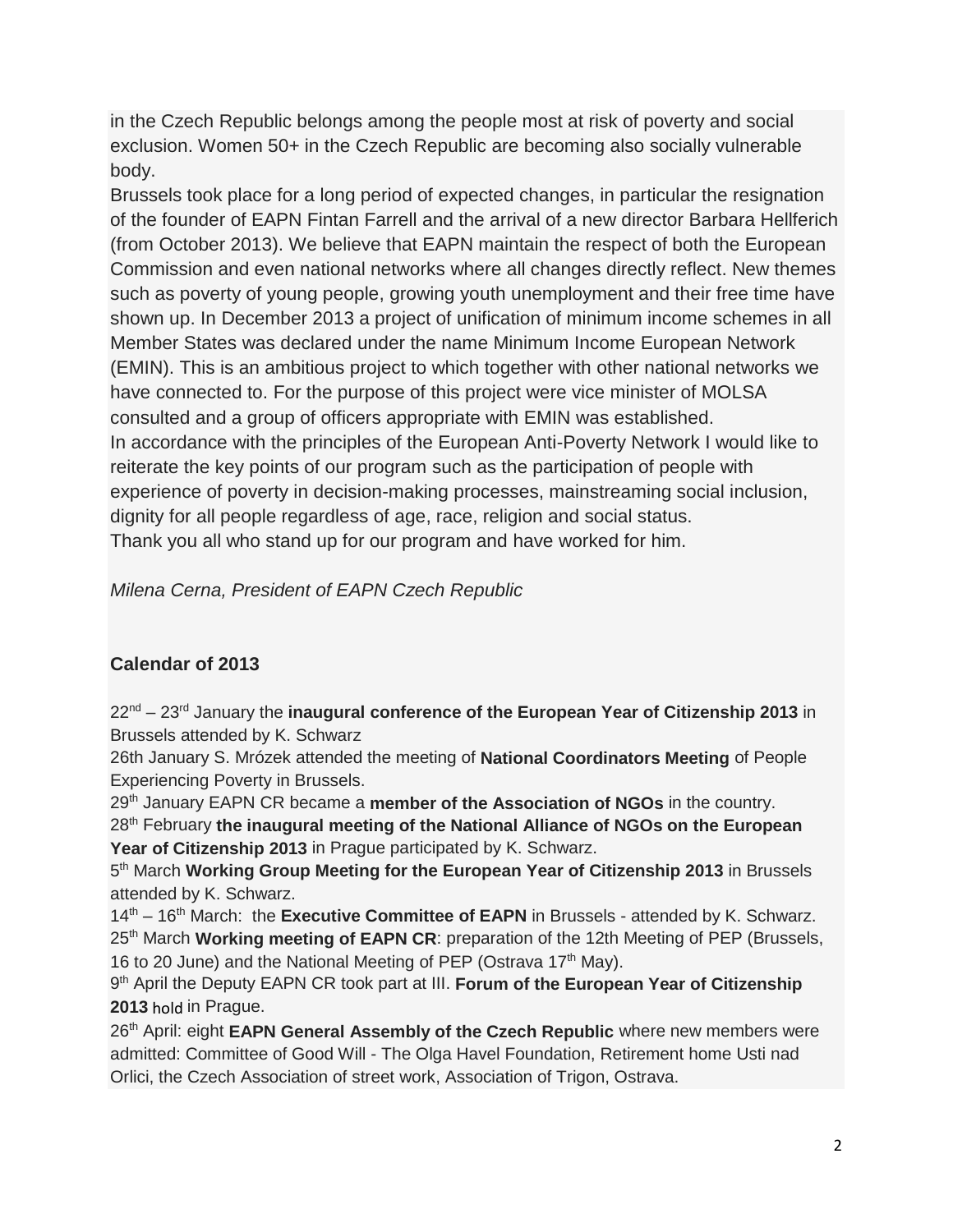6<sup>th</sup> - 7<sup>th</sup> May **European Demographic Forum** to the extent of poverty in the EU in Brussels attended by K. Schwarz.

**Working Group on Social Inclusion:** Two times meeting of EU Inclusion Strategies Group: 10<sup>th</sup> - 11<sup>th</sup> May Brussels, 25 - 26<sup>th</sup> October Palma de Mallorca – participation K. Klamková. **Working Group on Structural Funds** - turned over problems with technical assistance, missing of context. (See current subcontracts Ernst and Young to MPSV and efficiency, logic, style controls technicality, without contextual and long-term orientations). Progress was the adoption of the principle of minimum volume of 20 % of the ESF to issues of poverty and social exclusion. 17th May: **National meeting of people experiencing poverty and social exclusion** 2013, Ostrava, organized by EAPN CR, Festival of Roma in Ostrava - both events were attended by representatives of local NGOs, Ostrava City and EAPN CR.



*Ostrava, 2013*

22nd - 25th May **Educational seminar 'Learning Forum'** in Laulasmaa in Estonia - participation S. Mrózek and K. Schwarz.

13<sup>th</sup> - 14<sup>th</sup> June Czech Association streetwork organized the international conference entitled **"Social exclusion, poverty and human rights"**.

14<sup>th</sup> - 15<sup>th</sup> June **Annual General Assembly EAPN** in Belgrad, Serbia: In 2012, the statutes changed and new rules of procedure were adopted. Reduce the number of delegate. General Assembly entitled Strategic Congress will be held every three years and will be attended by three delegates from each member country. The first Strategic Congress fell in 2013. On the agenda was the adoption of the work program for 2014, the changes associated with the replacement of the Director of EAPN and austerity measures. The Congress was attended by M. Cerna, S. Mrózek and K. Schwarz.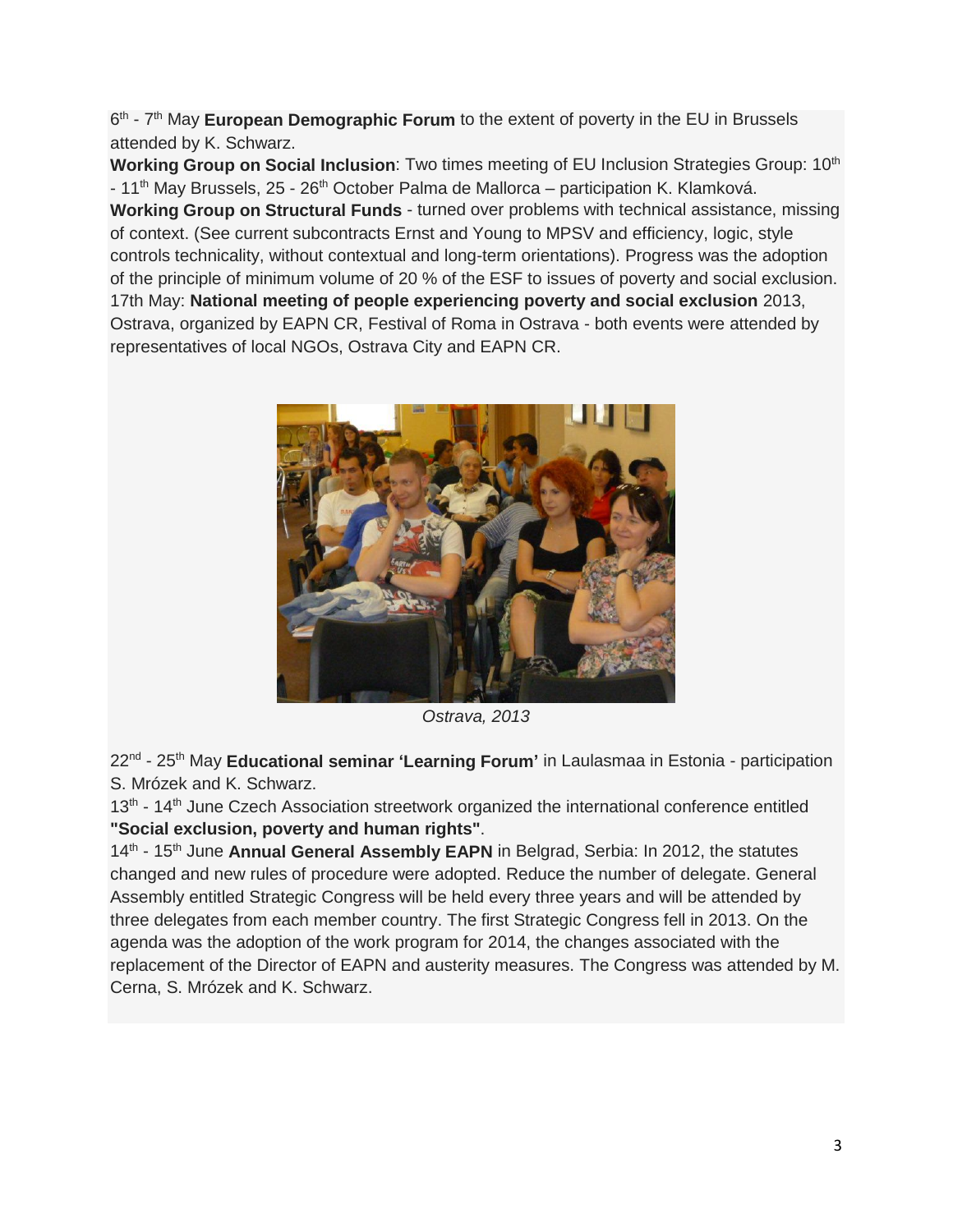

*Participants of General Assembly at the Hotel Srbija, Belgrad*

18 - 20<sup>th</sup> June Meeting of People Experiencing Poverty was held in Brussels: This took place thanks to EAPN Director Fintan Farrell who in 2013 secured funding from the EC. Topic: Young unemployed. The event was attended by three men and one woman from the Silesian region. The delegation was accompanied by the national coordinator S. Mrózek. Mr. Milan Furak spoke at the opening ceremony.



*Mr. Furak, second from the right*

8 th - 9 th July Working Group **Meeting and Conference of the European Year of Citizenship 2013** in Zagreb attended by K. Schwarz

30<sup>th</sup> September – 1<sup>st</sup> October Conference **Capacity Building Day & Policy Conference** was held in Brussels, participation S. Brisova, J. Maresova and K. Schwarz.

15<sup>th</sup> October Seminar on University of Ostrava on "Families at risk of poverty" within Days for the eradication of poverty, Caritas Ostrava and the Salvation Army follow the action of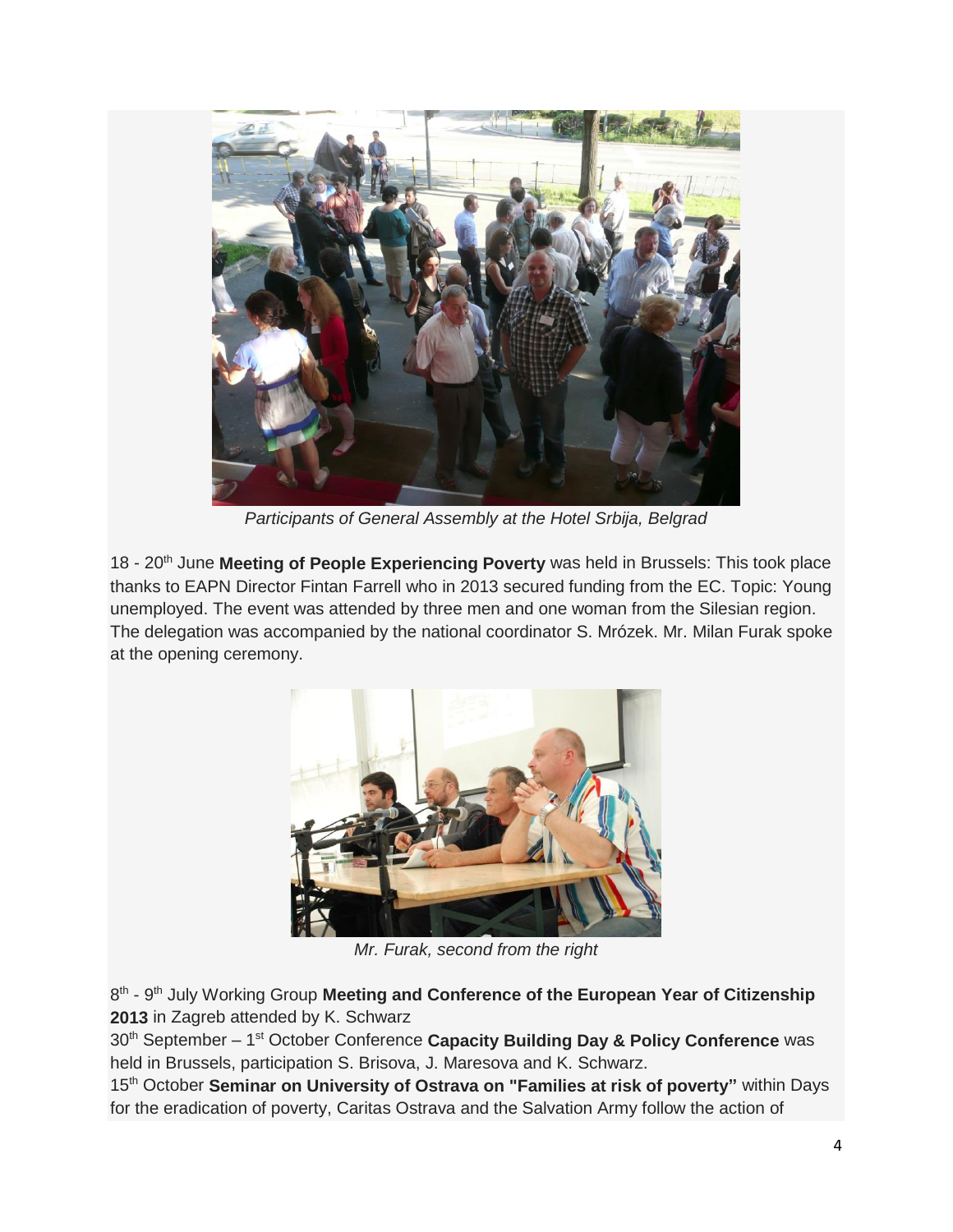**International Day for the Eradication of Poverty** in Silesian deacony: lectures and discussions for secondary schools on issues related to poverty and social exclusion, a collection of supplies for families with children at risk of poverty, meeting with people living without shelter, food collection organized by I. Sniegoňová.

16<sup>th</sup> October: "**European Opportunities**" – regional 7<sup>th</sup> conference on the use of EU Structural Funds in the Moravian-Silesian region, Havířov. Participation: I. Sniegoňová.

17th October: Open Air Happening of EAPN Czech Republic **Day of the fight against poverty** in Ostrava - participation K. Schwarz, S. Brisova.

24th October EAPN CR seminar **"Current issues of social housing and the 2020"** in Prague, was attended by members and cooperating organizations. The main report was held by Ilja Hradecky/ FEANTSA.

October, November - Volunteers at food collections for people at risk of poverty and social exclusion – organized by food bank in Ostrava.

22nd – 23rd November - The **Executive Committee EAPN** in Reykjavik, Iceland - participation K. Schwarz.

26th - 27th November: **3rd Convention Poverty and Social Exclusion**, Brussels - participation K. Schwarz.

9<sup>th</sup> December: Meeting of coordinators for the project EMIN 2014 Paris, attended by D. Kocmankova

11<sup>th</sup> - 13<sup>th</sup> December: Education Forum Leuven, Belgium, participation S. Mrózek.

6th - 7th December**: EAPN Training seminar** on the development of the network EAPN Brussels - participation K. Schwarz.

12<sup>th</sup> - 13<sup>th</sup> December: Closing Conference of the European Year of Citizenship, Vilnius, Lithuania - participation K. Schwarz.

Association Christian and the work involved in European organizations **EZA Platform** for the harmonization of work and family life, worked for women's employment issues and intergenerational cooperation.

**Basic data on EAPN Czech Republic:**

**Address**: Senovážné Square 977/24, 110 00 Praha 1

**Phone**: +420774133504 (S. Brišová), the Committee of Good Will - The Olga Havel

Foundation: +42022421733, L. 28 (M. Cerna), EAPN Czech Republic: +420777716632

(K. Schwarz). **e - mail**: [eapncr@seznam.cz;](mailto:eapncr@seznam.cz) **web**: [www.eapncr.org](http://www.eapncr.org/)

**ID**: 26669919 **Tax ID**: CZ26669919

**Account Number : KB Praha 1 51-1093430257/0100**

**IBAN: CZ 7601000000511093430257**

**SWIFT (B1C) KOMBCZPPXXX**